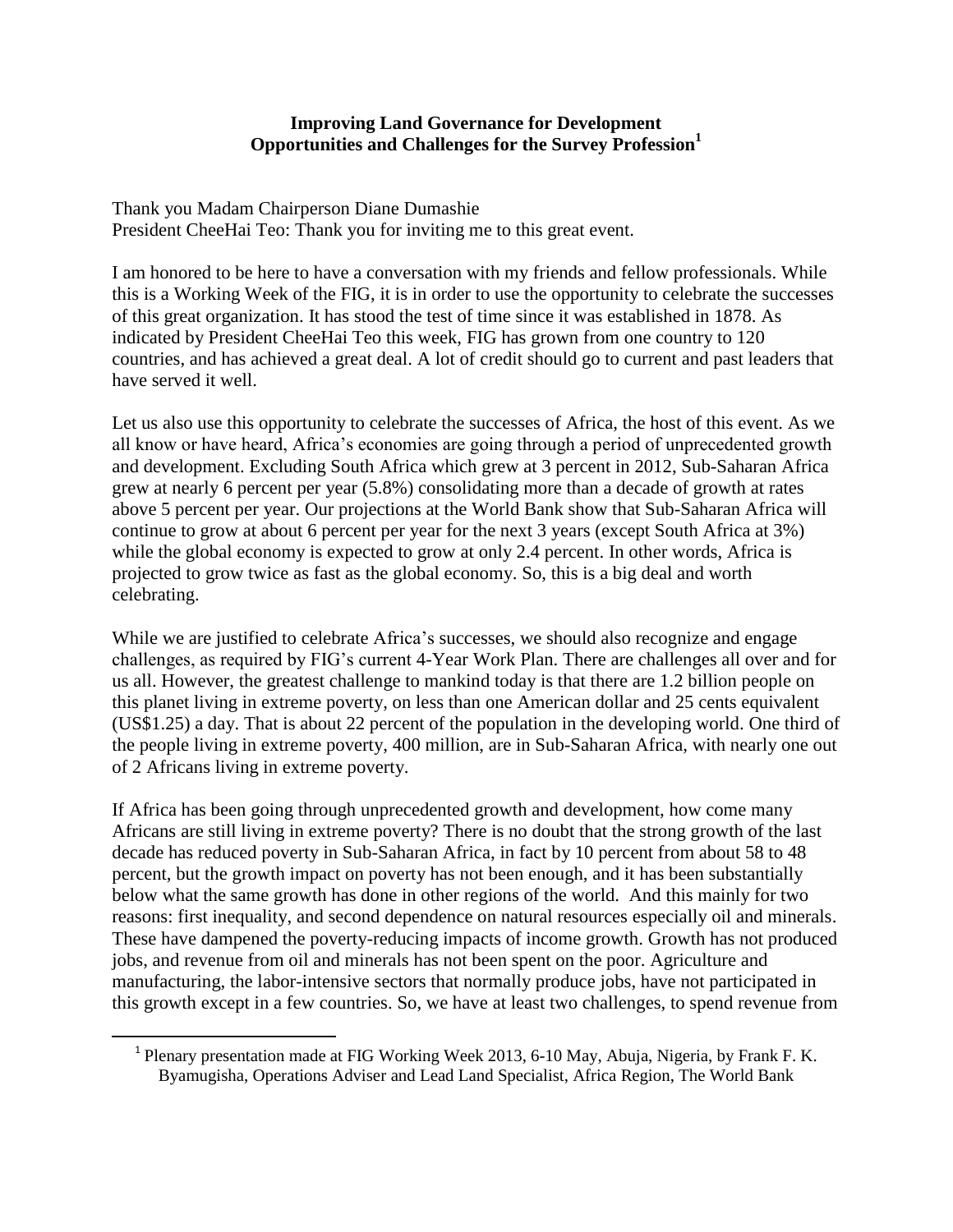oil and minerals on the poor, and to generate growth in sectors that generate jobs and incomes for the majority of the population. Given the comparative advantage of surveyors, I suggest that we focus on the challenge of generating jobs and incomes.

But what exactly is this challenge especially in agriculture? The challenge is to boost agricultural productivity on currently cultivated land, and to put into production the vast amount of land that is currently unused. Today, agricultural productivity in Africa is about 25 percent of its potential - with yields of maize, a staple food for many people, standing about 20 percent of what is achieved at research stations. So, there is still a lot of room for productivity growth in agriculture to become a key driver of agricultural income and job growth. There is even more room to boost agricultural incomes and jobs from uncultivated land. Of the remaining and usable uncultivated land world-wide, 202 million hectares representing 47 percent of total uncultivated land, is in Sub-Saharan Africa.

To cultivate the unused land, and narrow the productivity gap, Africa needs to invest a lot of money in agriculture. Investment in African agriculture has historically been low. But since around 2008, a combination of factors including the food crisis, the commodity boom and the financial crisis in America and Europe, there have been a lot of interest from investors to acquire land for large scale agriculture globally. Two thirds of the acquired land has been in Africa, prompting some critics to call it the "New Scramble for Africa". But why has it become a bigger issue in Africa than in other regions of the world? It has become an issue because virtually all rural land in Africa is undocumented, about 90 percent of the rural land. And as you know, undocumented land is vulnerable to land grabbing and to expropriation with little or no compensation. Documentation of these lands is critical not only to protect local communities but also to provide security to investors. It is good for investment, and to increase the bargaining power of local communities to reach a win-win agreement with investors. Increased investment and local participation are good for agriculture, the economy, employment and incomes, and would have a much greater impact of reducing extreme poverty.

But the million dollar question is: If Africa has documented less than 10 percent of its rural land in the last 50 years of its independence and if the whole world has only documented about 25 percent of its total land, is it really feasible to document the remaining 90 percent of rural land in the next 10 to 20 years? In my view, it is feasible but a great challenge. And the challenge does not stop with rural land; we have urban slums to reckon with, and these are home to 60 percent of Africa's urban population. We must ask ourselves whether we should continue serving the privileged few or change course to serve the larger society including the poor, the women, indigenous people, widows and orphans. We need to change the way we do business to ensure that we serve more people and accomplish more with less, and in a much shorter time than we have done in the last 135 years of FIG existence. Are we prepared to learn from contemporary history of land reform? Let us try.

Let us first start with China and Viet Nam. Both China in 1978, and Viet Nam in 1988, dismantled collective farms and used long-term leases to allocate land rights to farming households. This policy action launched an era of prolonged agricultural growth that transformed rural China and led to the largest reduction in poverty in history. The percentage of people living in extreme poverty declined from about 80 percent of the population in 1981, the highest in the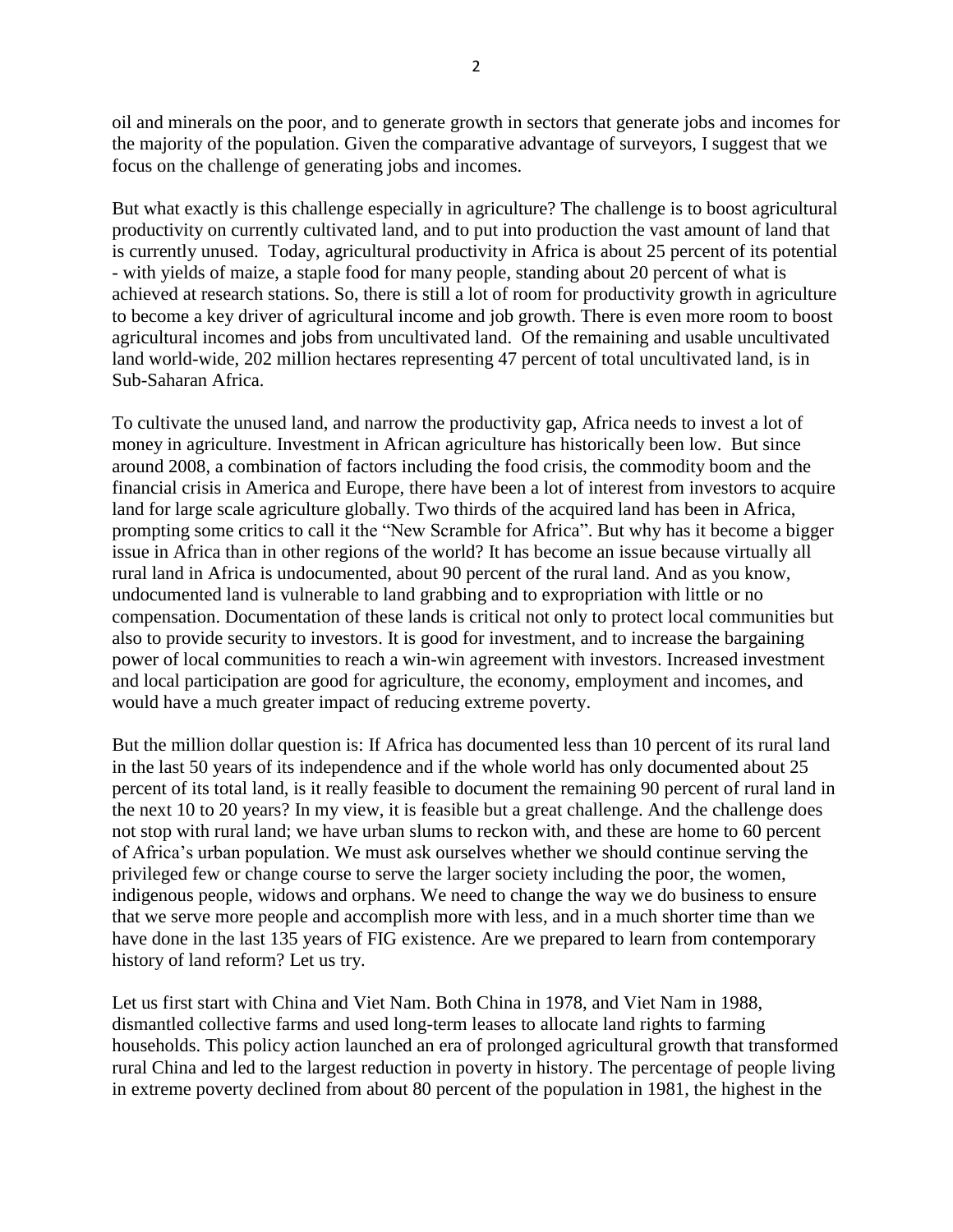world at that time, to only 13 percent in 2008. Similar to China, the land reform in Viet Nam also engineered remarkable agricultural growth and economic transformation in the last 2 decades, reducing extreme poverty from 58 percent in the early 1990s to 14.5 percent in 2008.

It should be noted, and please note, that the land tenure reforms which introduced long term leases in China and Viet Nam were not accompanied by use of any spatial frameworks or cadastral mapping, to delineate household land. In fact, Viet Nam only started developing a spatial framework for rural land holdings about 5 years ago while China is only starting to do so now using satellite imagery. In other words, both China and Viet Nam allocated land rights to households without a spatial framework, and certainly not a spatial framework based on a detailed survey of boundaries. Similarly, when Thailand developed its Land Code in 1954, it provided for a recognition of a continuum of rights with 7 categories of land rights which were recorded using spatial frameworks of varying degrees of detail, from doing without a cadastral map, not even a sketch, to using orthophotos and ultimately to cadastral maps based on detailed survey of boundaries.

It is not just Asian countries that have exercised flexibility in allocating to their people a continuum of land rights and in surveying their land. England and Wales have long used the general boundaries rule to document their rural land using large scale base maps. In Africa, there has been significant progress in the last ten years in this direction. Ethiopia managed to issue land use certificates for 20 million land parcels in 3 years from 2003 to 2005, without even a sketch map. Last year in June 2012, Rwanda completed a country-wide program to adjudicate and demarcate 10.3 million land parcels using mainly orthophoto maps. These land reform programs, combined with other agricultural and economic interventions, have done wonders for the economies of Ethiopia and Rwanda. Both economies have been growing at 8-10 percent per year in the last half decade. As a result, Ethiopia has reduced extreme poverty from over 40 percent to 30 percent in the last 10 years while Rwanda has reduced it from 55 percent to 40 percent in the same period.

Some other African countries are following in the footsteps of Ethiopia and Rwanda in exercising flexibility to award and document land rights. Nigeria, Tanzania, Uganda, Mozambique, Namibia, Madagascar, Benin, Cote d'Ivoire and Burkina Faso have land legislations that permit flexibility in measuring boundaries of rural land. Piloting has been going on in these countries to take advantage of the favorable legislations. Kenya was a pioneer of the general boundary rule during the colonial period, but this was motivated by the politics of the time, and not the groundswell of development.

But much more is needed to meet the challenge. We need to act with a sense of urgency. We need to move away from surveying standards and technologies that are rigid to flexible ones to meet today's needs while anticipating those of tomorrow. Relevance, and not accuracy, has to be our guiding principle. We have to balance accuracy with speed and cost when designing spatial frameworks. And we have to take advantage of opportunities offered by modern technology.

These ideals are increasingly being advocated and carried forward by a growing number of people in various forms and shapes, with a variation of names and labels. For example, Stig Enemark calls it "Spatially Fit-for-Purpose". Robin McLaren calls it "Crowd Sourcing". Michael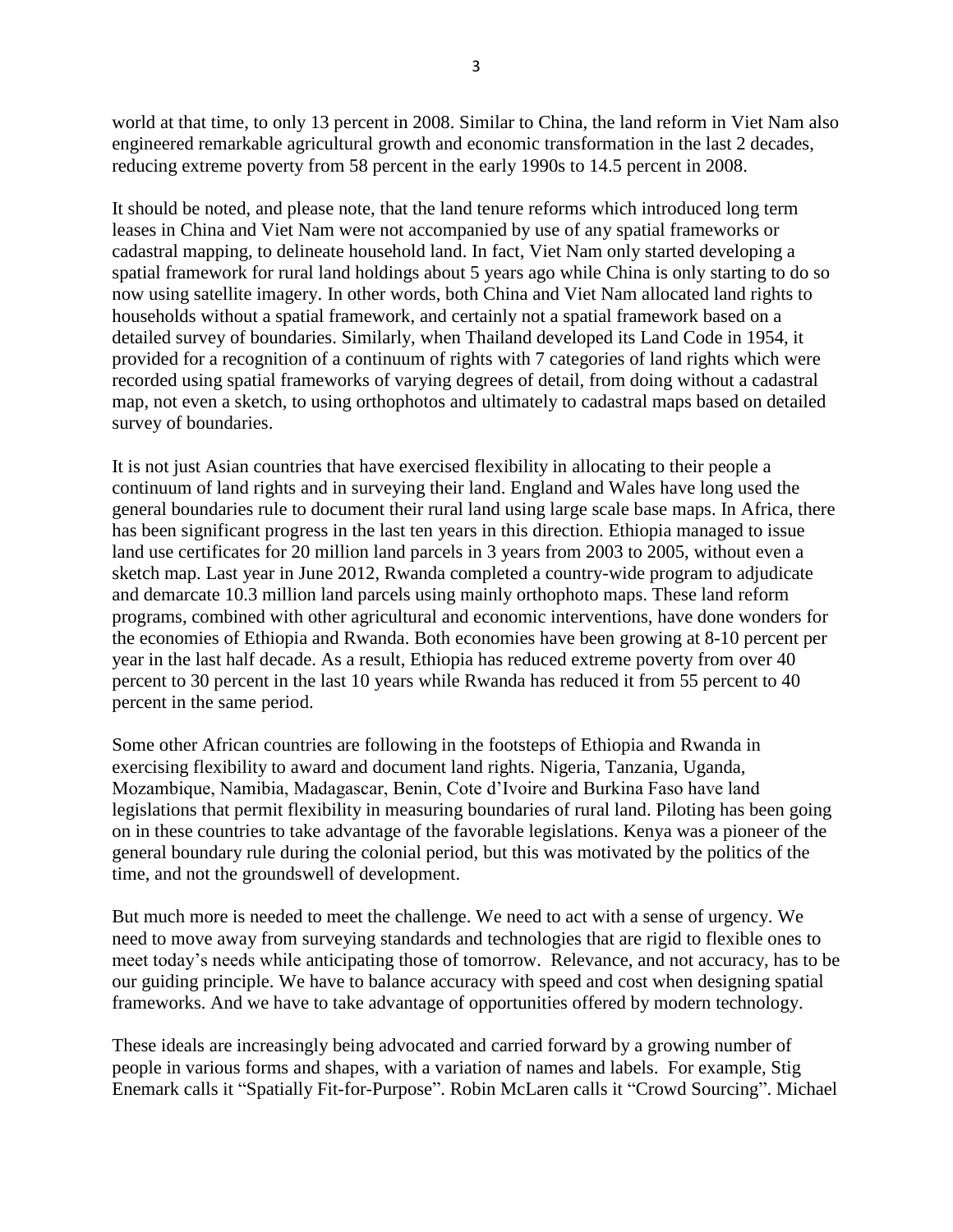Barry and his colleagues call it the "talking titler" while the Global Land Tool Network call theirs a "Social Tenure Domain Model". What is common among all these high flying initiatives is the desire to get simple, affordable, fast and community-supported approaches to designing spatial frameworks and to recording land rights and related information. The initiators are not mere research academics, intellectual dreamers or knuckleheads. They are well-meaning good people some of whom are here. Let us work with them to test their initiatives, to scale up the successful ones and to learn from those which fail. We need to appraise these and other investments and technologies to ensure that they are technically, economically, socially and environmentally sound to meet the needs of society. The bottom line is that we need to come up with practical and bold solutions to address the challenge of documenting land rights of billions of people in rural areas and in urban slums to get them out of informality and extreme poverty.

We must double our efforts to tackle the challenge of inflexible surveying regulations. But we must go beyond regulations. We must also deal head on with educational and research institutions to ensure that education curricula for surveyors and other professionals move away from serving a few people with over-engineered and costly solutions to serving the masses, to recognize a continuum of land rights and to focus on fixing them, and not fixing land boundaries. When I was doing my Masters Degree in Surveying at the University of East London, there was a lot of emphasis on engineering but of course not as much as one would find at the ITC in the Netherlands and at the other prominent Surveying and Engineering Schools across the world. Of course, there is nothing wrong with engineering and technical excellence, and we should be very proud of it. But we also need to recognize that the real world does not depend on engineering solutions alone. A surveyor, trained to provide engineering solutions, has to work with and indeed take up leadership of multi-disciplinary teams, that include lawyers, social scientists, economists, anthropologists and environmental specialists whether working in the private or public sectors.

Working in teams requires skill sets beyond surveying to be an effective team leader or team player. It requires more flexibility; exposure to other disciplines; and most importantly, professional humility.

This demands change in training and curricula, and change in organization of work with implications for change in Educational and Research institutions; in Ministries of lands, Land Commissions and Survey and mapping agencies; among Suppliers and Service providers including consultancy companies; within Advocacy Groups; and within the Development Partners. It will require change in mindsets and a change in attitudes.

I have no doubt in my mind that we will get there because we are already on the way, with FIG's 4-Year Work Plan, and with all the initiatives under way. Let us move forward with piloting and scaling up the pilots that are successful. For those that fail, we will learn from them to do better. We will also need to learn from the experiences of China, Viet Nam, Thailand, Ethiopia, Rwanda and many others. As professionals, we would be positioning ourselves to play a central role in fighting extreme poverty, which is today's greatest challenge to mankind.

We at the World Bank are ready to work in partnership with all those who are committed to fighting poverty. We are not dealing only with documentation of land rights. We have prepared